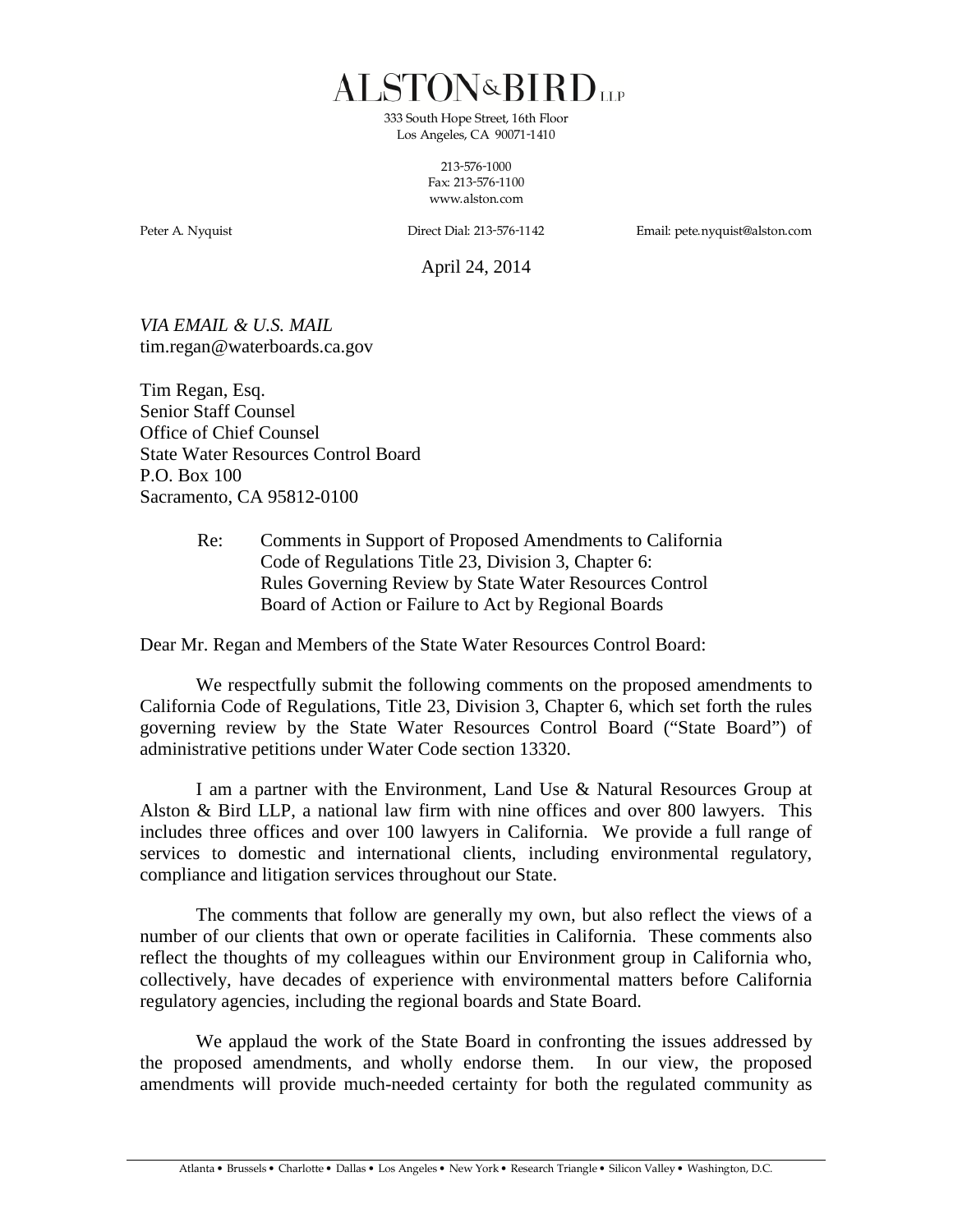Tim Regan, Esq. April 24, 2014 Page 2

well as State and regional board staff, and, at long last, establish a much more definitive time frame for resolving petitions for review.

Our firm routinely represents clients in matters pending before regional boards throughout the State. In some instances, either to reserve rights pending ongoing efforts to resolve disputes with regional board staff, or to challenge determinations made by regional board staff, it is necessary to file a petition for review with the State Board. Over the years, we have filed numerous such petitions, both affirmatively seeking State Board review as well as "placeholder" petitions. For persons and entities subject to regional board investigation or cleanup directives and/or orders, the proposed amendments would help resolve a fundamental shortcoming in existing regulations, which do not specify an "ultimate" deadline for resolving petitions for review.

While we acknowledge and are sympathetic to the toll budget cuts over the past years have had on State Board resources, the resulting backlog of petitions – as the State Board acknowledges in proposing this rule change – has adversely affected the ability of many aggrieved parties to obtain timely administrative review of disputed regional board actions. Since this is a prerequisite step to seeking judicial review under the exhaustion doctrine, the current situation has, without question, adversely impacted the substantive and due process rights of regulated entities. Indeed, due to the perceived futility of the current review process, some clients have simply opted to forego filing a petition for review despite a good faith belief they had been wronged. This, of course, is far from the purpose and intent of the Porter-Cologne Water Quality Control Act framework, which is meant to ensure that regulatory decisions are appropriate and reasonable.

The proposed amendments offer a sensible and reasonable solution to rectify this longstanding dilemma. By specifying the State Board must mail its initial notification within 90 days of receipt of a petition for review – or the pending petition will otherwise be deemed dismissed – petitioners will have the certainty of a final State Board decision at that time or knowing that one will be issued within a maximum of 330 additional days (including a hearing, if scheduled). This helps ensure the right to timely administrative and judicial relief (for parties that elect to pursue this option), which is entirely consistent with the Legislative intent and provisions of Water Code section 13330.

We likewise support the proposed amendments as a means of resolving the State Board's backlog of pending petitions by establishing staggered timeframes, depending on the original filing date, for mailing the above-referenced notifications. While we would encourage the State Board to consider further expediting these deadlines, as proposed they will at least provide a measure of certainty for parties with pending petitions.

In conclusion, we commend the State Board's effort to tackle what has been a vexing problem in the implementation of Water Code section 13320 and its corresponding regulations under Title 23, by proposing a "bright line" deadline to